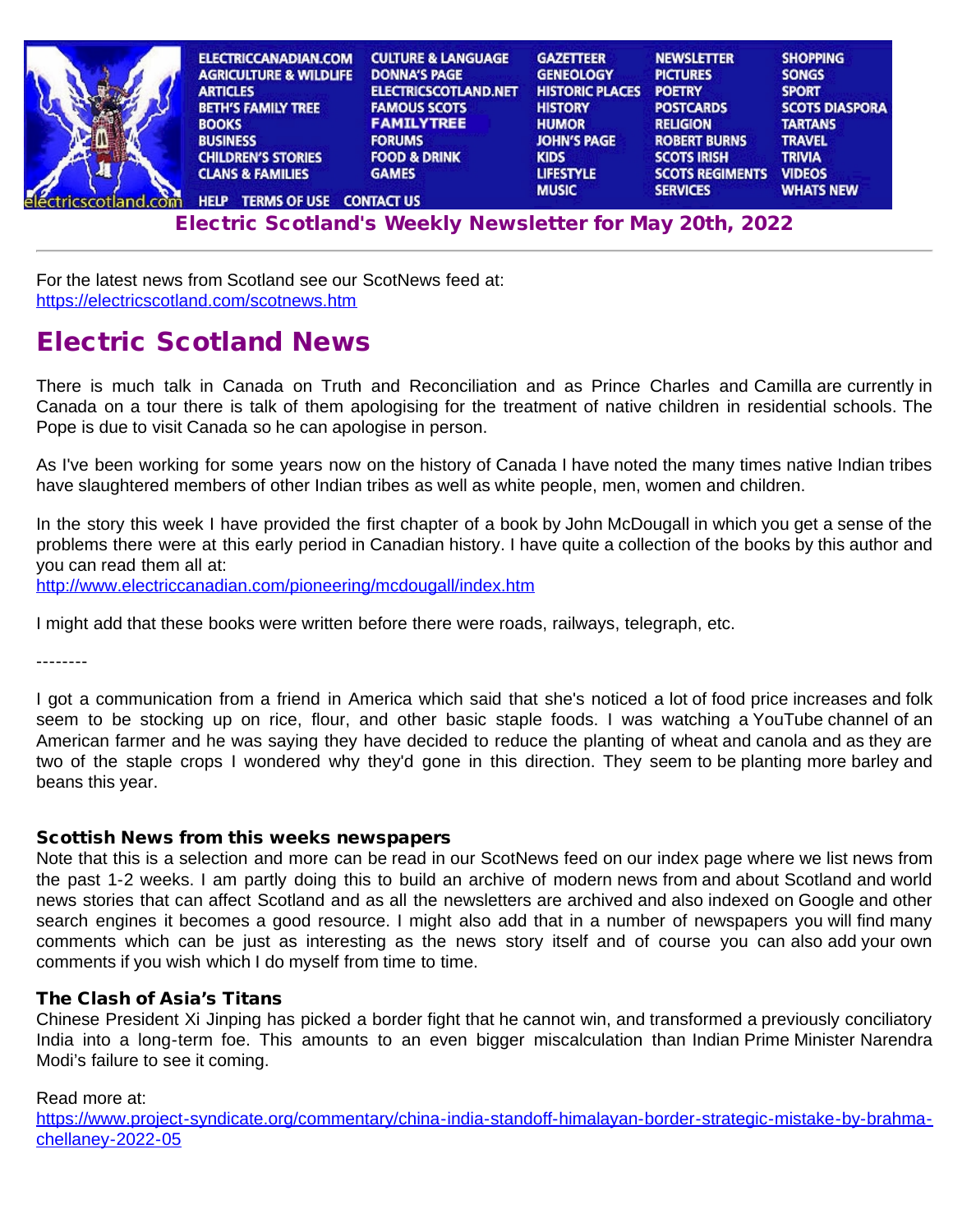# Europe's Ireland Problem Is Here to Stay

Brexit created a problem that cannot be solved, only managed. Both Britain and the European Union are responsible for what happens now.

#### Read more at:

<https://www.theatlantic.com/international/archive/2022/05/eu-brexit-role-in-northern-ireland/629905/>

# Under Nicola Sturgeon, Scotland is stuck in a rut

The SNP has been in power for 15 years at Holyrood, long enough that the generation approaching the end of secondary school has never known anything different. And yet what has actually been achieved by the SNP during its time in office? What has Sturgeon, Scotland's self-appointed chief mammy, done to improve the lives of ordinary Scots?

Read more at:

<https://www.holyrood.com/inside-politics/view,in-limbo-under-nicola-sturgeon-scotland-is-stuck-in-a-rut>

## ScotRail plans to cut third of services, says RMT union

ScotRail could cause industrial carnage with plans to axe up to a third of services during an ongoing pay dispute, a union has warned.

Read more at:

<https://www.bbc.com/news/uk-scotland-61468006>

# New Poll Helps Explain The SNP's Reluctance to Answer Difficult Economic Questions

YouGov polling carried out on behalf of These Islands highlights a series of problems facing the SNP in their push for a second independence referendum:

Read more at:

[https://www.these-islands.co.uk/publications/i379/keeping\\_the\\_dream\\_alive.aspx](https://www.these-islands.co.uk/publications/i379/keeping_the_dream_alive.aspx)

## Unemployment in Scotland falls to record low

Unemployment in Scotland dropped to a record low in the last quarter, according to the latest figures. Office for National Statistics (ONS) data showed the unemployment rate for people aged over 16 between January and March was 3.2%, down 0.9% on the previous quarter.

Read more at: <https://www.bbc.com/news/uk-scotland-scotland-business-61475604>

## Retired head on how to improve schools

Give good teachers a 15% pay rise and lose the bad ones

Read more at: <https://www.sundaypost.com/fp/how-to-improve-schools/>

# To cut rising food prices the EU should cut its tariffs and accept competition

The immediate inclination of politicians and technocrats when something goes wrong is to reach for the controls to try and exert more power over events. Unfortunately this is very often the last thing they should do.

Read more at: <https://thinkscotland.org/2022/05/to-cut-rising-food-prices-the-eu-should-cut-its-tariffs-and-accept-competition/>

# How climate is making Australia more unliveable

In the past three years, record-breaking bushfire and flood events have killed more than 500 people and billions of animals. Drought, cyclones and freak tides have gripped communities.

# Read more at:

<https://www.bbc.com/news/world-australia-61432462>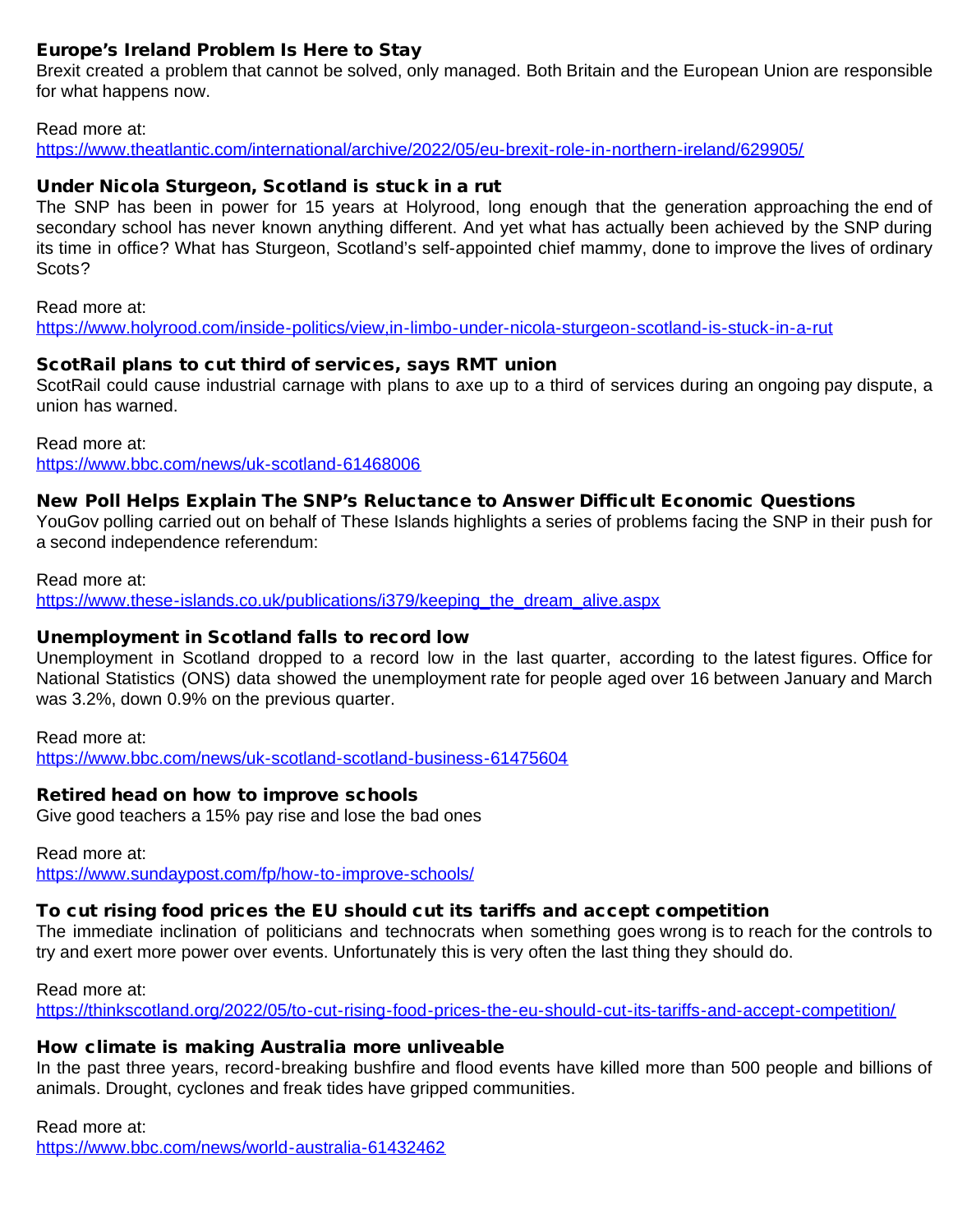# Mary Queen of Scots treasure bought for Scotland

A Scottish national treasure once owned by Mary, Queen of Scots, has been bought for £1.8m. The silver casket has been secured by National Museums Scotland for the nation. The casket, which was made in Paris between 1493 and 1510, will go on display at the National Museum of Scotland.

Read more at:

<https://www.bbc.com/news/uk-scotland-edinburgh-east-fife-61494813>

# Electric Canadian

## In the Canadian Bush

By F. C. Cooper, B.Sc., A.C.G.I., A.M.I.C.E. (1914) (pdf)

Story of a railway engineer which you can read at: <http://www.electriccanadian.com/pioneering/incanadianbush.pdf>

# The Inuit / Eskimo People

Created a new section for them as I discovered that content on them was scattered around the site.

You can get to this at: <http://www.electriccanadian.com/history/first/inuit/index.htm>

## Hands that Heal

The Story of Dr. J. Francis Smith, a Blinded Canadian War Veteran Who, With the Help of His Wife, Dr. Marion Dick, Has Become an Outstanding Pioneer in the Osteopathic Treatment of Mental and Nervous Disorders (1939) (pdf)

You can read about him at: <http://www.electriccanadian.com/transport/health/handsthathealsto00wain.pdf>

# Experiments in Governing Canada

By D. A. O'Sullivan, D. C. L. (pdf)

An article which you can read at: <http://www.electriccanadian.com/lifestyle/governingcanada.pdf>

## The Eskimo Race and Language

By Mr. A. F. Chamberlain, B.A.

You can read this article at: <http://www.electriccanadian.com/history/first/eskimo-race-language2.pdf>

## Eskimo of Hudson's Strait

BY F. F. Payne (pdf)

You can read this article at: <http://www.electriccanadian.com/history/first/eskimo-hudson-bay.pdf>

# Thoughts on a Sunday Morning - the 15th day of May 2022 - Refugees

By the Rev. Nola Crewe

You can watch her video at:

[http://www.electricscotland.org/forum/communities/rev-nola-crewe/26208-thoughts-on-a-sunday-morning-the-15th](http://www.electricscotland.org/forum/communities/rev-nola-crewe/26208-thoughts-on-a-sunday-morning-the-15th-day-of-may-2022-refugees)[day-of-may-2022-refugees](http://www.electricscotland.org/forum/communities/rev-nola-crewe/26208-thoughts-on-a-sunday-morning-the-15th-day-of-may-2022-refugees)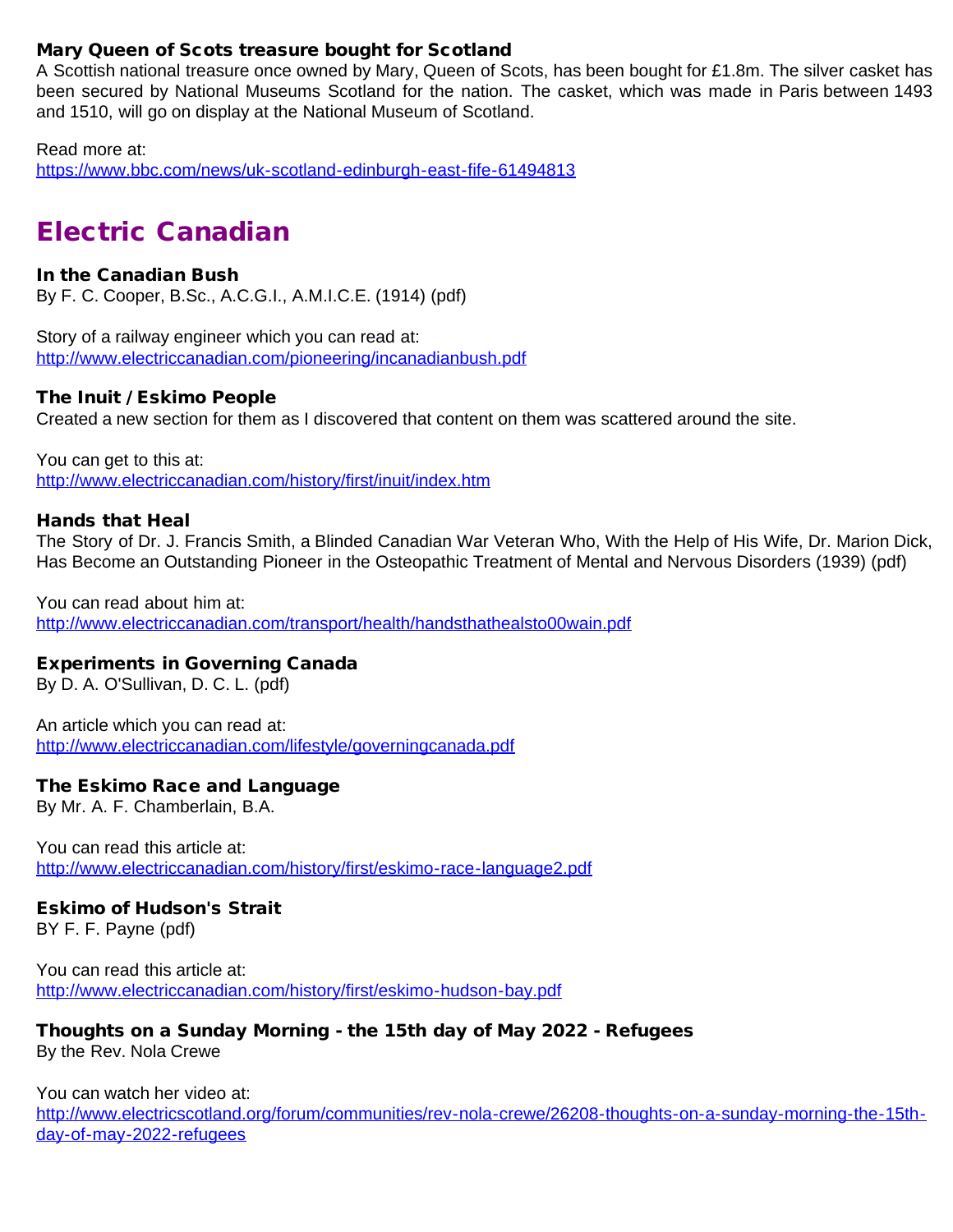An interesting wee article which you can read at: <http://www.electriccanadian.com/history/ontario/Tobermory.htm>

# Electric Scotland

# Beths Newfangled Family Tree

Hi Everyone.

I hope you all are well and enjoying this glorious weather we are having.

Tom is still healing and still waiting for permission to be upright and able to work on his computer with both hands. He has teased for the last year that he could really type FAST with his two index fingers! He says now that he has worked on his side for over a year, he still can't get close to that blinding speed with only one finger typing! (He has propped up on his left side, so can't type with that finger.)

Our "farm" is making progress. Our twenty GrowBoxes are now almost all planted either with seed or a few plants. I was out early this morning and found that the tiny little lettuce seeds are already maybe a quarter of an inch high. The cucumber seeds are also showing themselves.

I enjoy watching the garden grow almost as much as I look forward to fresh veggies for us. I also have six former cat litter buckets with holes in their bottoms filled with good soil and sweet potato plants. I've never grown these before, so am looking forward to harvesting the crop!

This edition of BNFT was somehow a real delight to do. The front-page article about The Princess Royal brought back many memories of her in the Olympics and the years when she competed in events. I think you will enjoy the article.

The date of the Inauguration of the new clan Chief of the Clan Buchanan is rushing towards us. October will be here before we can turn around! All of the information you need to attend this historical event is contained in this publication.

As of mid-March, the Wildcat Haven in Scotland has no word of Finlay, the Scottish Wildcat orphan kitten removed from their care last February by the police and a vet. We'll keep you up to date on this sad situation as best we can.

Please remember to let me know if your email changes. Please remember to send me your Flowers of the Forest and queries and articles and news of your clan or Scottish group.

Please do keep safe and healthy.

Aye, beth

You can read the June 2022 issue Section 2 at:<https://electricscotland.com/bnft/index.htm>

# Beth's Video Talks

May 18th 2022 - Old Friends

You can watch this at:<https://electricscotland.com/bnft/index.htm>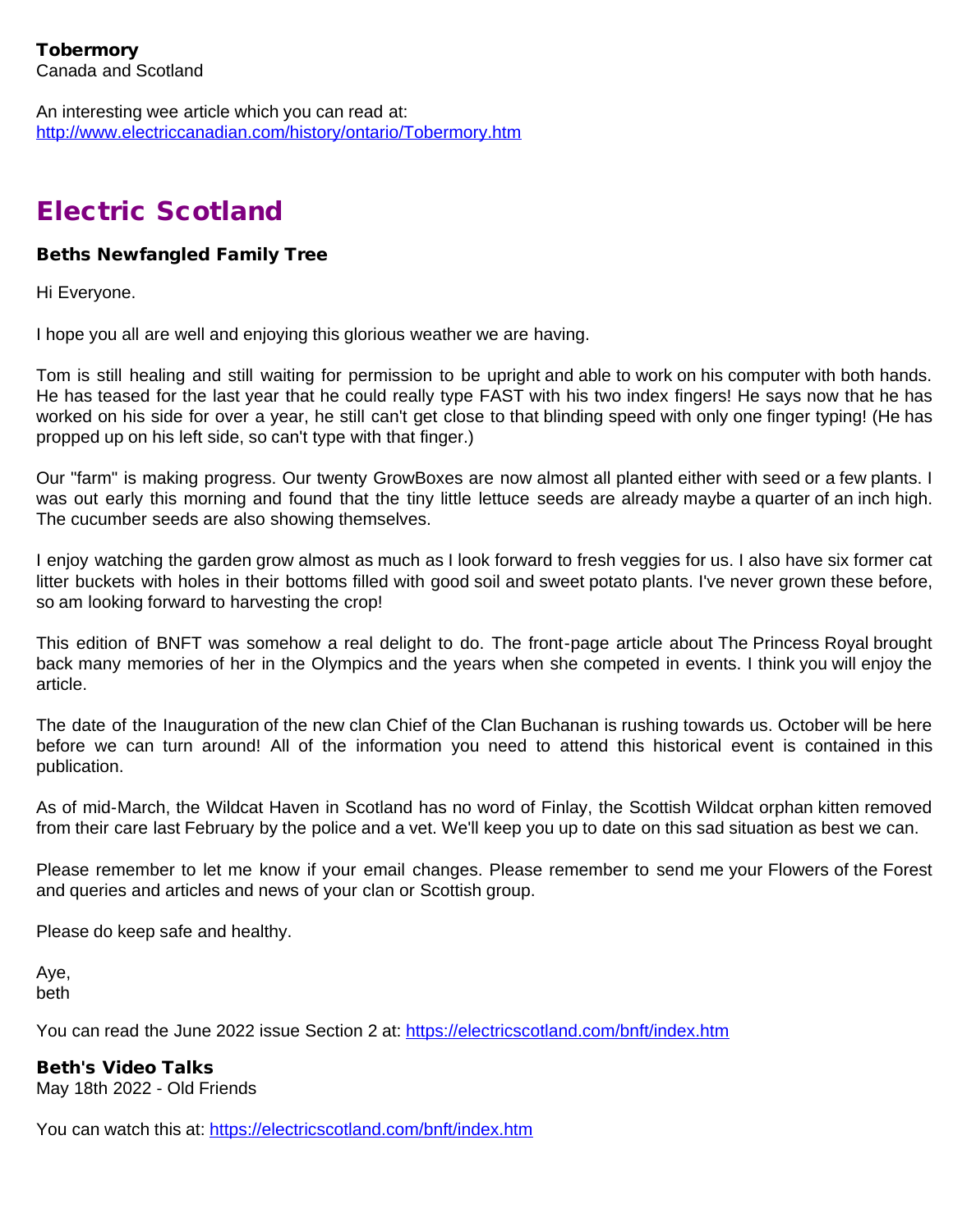# A Book of the Parish of Deir

Edited by Alexander Lawson, B.D., Minister of Deer (1896) (pdf)

You can read this at: [https://electricscotland.com/council/A\\_Book\\_of\\_the\\_Parish\\_of\\_Deir.pdf](https://electricscotland.com/council/A_Book_of_the_Parish_of_Deir.pdf)

# Clan Henderson

Got in their June 2022 newsletter which you can read at: <https://electricscotland.com/familytree/newsletters/henderson/index.htm>

## Devorgilla

Countess of Balliol, Foundress of Balliol College, etc.

Added her to our Scots Women section and you can read this at: <https://electricscotland.com/history/women/Devorgilla.htm>

## The Bards of Angus and the Mearns

An anthology of the counties By Alan Reid (1897) (pdf)

You can read this book at: <https://electricscotland.com/poetry/The-bards-of-Angus-and-the-Mearns.pdf>

## Life of Sir Henry Raeburn, R.A.

With Portraits and Appendix by his Great-Grandson, William Raeburn Andrew, M.A., Oxon, Barrister-at-Law, (1886) (pdf). Added this biography to our page for him under our Significant Scots section at: [https://electricscotland.com/history/other/raeburn\\_henry.htm](https://electricscotland.com/history/other/raeburn_henry.htm)

#### Cabrach Feerings

In the county of Banff. By the late James Taylor, J.P., Edited by Janet Anderson (1920) (pdf)

A great wee book which you can read at:

<https://electricscotland.com/history/BanffMacduff/Cabrach.pdf>

## Sermons by the Late William Mackelvie D.D. of Balgedie

With Memoir of the author by John MacFarlane, LL.D. (1865) (pdf)

You can read this at: <https://electricscotland.com/bible/sermonswithmemo00mackgoog.pdf>

## Roll of Honour of former pupils of Banff Academy

Who fell in the Great War 1914-18 (pdf)

You can examine this list at: <https://electricscotland.com/history/BanffMacduff/banffroleofhonour.pdf>

# **Story**

## On Western Trails in the Early Seventies

Chapter I - Condition of Red River Country—Sublime Isolation

A genuine Canadian winter controlled the situation, especially from the Red Deer River northward and eastward. For this western country the snow was deep, and trails, when made, were easily filled and gone. As yet the population was small and hardly felt in the bigness of this immense area. The plainsmen tribes, among the Crees and Salteaux,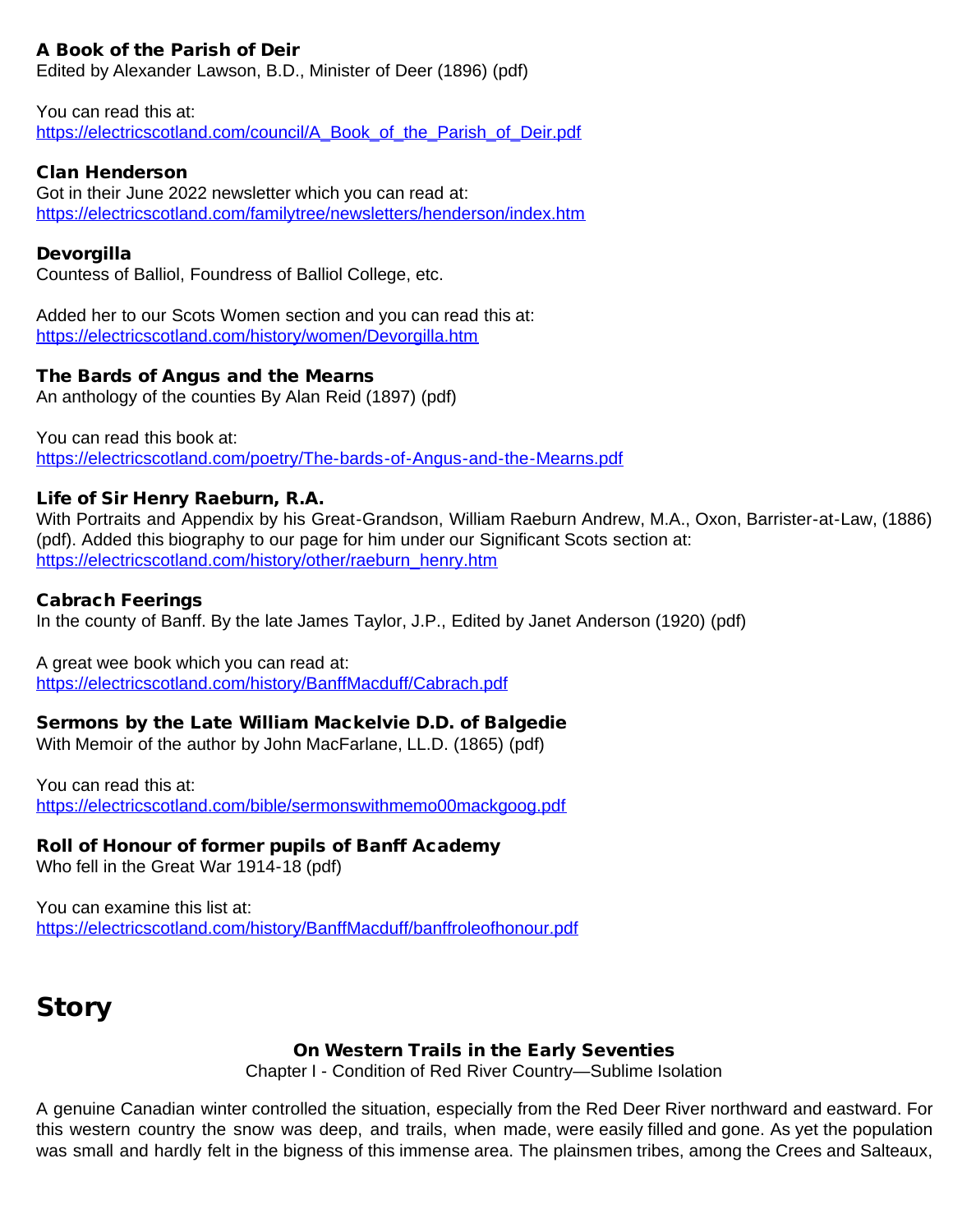were bunched in lots at the last points of timber, stretching out into Canada's big, treeless plain. The buffalo kept out beyond them, and, notwithstanding the stress and storm of the rigorous winter, refused to come into the northern pastures on the Battle and Saskatchewan Rivers. With these Indians times were hard.

They could not go far out on their hunts, lack of fuel and stormy weather forbidding this, and the few buffalo their braver and hardier hunters secured barely kept the camps in life. Under such conditions, all shared alike. It was either a feast or a famine that winter, largely the latter.

Their hereditary foes, the Blackfoot tribes, including the Bloods and Piegans and Sarcees, were more favored by the movements of the wild herds, which swung up out of the plains westward into the foothills and mountains of what is now Northern Montana and Southern Alberta. Here there is a small ribboning of timber and scrub on the many rivers which parallel each other out of the mountains and run eastward and both northerly and southerly through the plains.

On these streams the inhabitants of these moving villages found fuel and shelter and vantage ground from which to rush out upon the herds and secure food and trade for their camps. The Mountain and Wood Stoneys roamed from the northern tributaries of the Missouri to the Athabasca, and generally kept inside of the foothills. These Indians were more independent than the plains tribes, as they were, almost without exception, expert wood hunters. Moose, elk, caribou, small deer, big-horn, goat, all kinds of bear and lynx, as well as buffalo, made up their larder, and yet, like that of all hunters, this was often empty.

'North of the Red Deer the Hudson's Bay Company and some free traders controlled the trade and commerce of the whole land. South of the Red Deer, and within recent years, Americans, or Long Knives, as they were called, had established some trading posts and wolfers' headquarters, and, as rumor had it, at these southern posts, "Made on the Spot Whiskey" was the chief article of trade. The whole country, both north and south, was without law. Tribal war and might dominated throughout the great North-West.

All the missionary enterprise, so far as located, was at this time confined to the North country. We were at the most southerly point of Pigeon Lake, and from that point some three hundred miles stretched between us and the boundary line; and as this line had not yet been defined, one might say there was a vast area, both in Canada and the United States, without law, and the scene of much turbulent life. Here the Indian warrior was in his glory, and the lawless white man, leaving behind all bonds and fetters, had a free hand in following the bent of his wild passions. Murder and massacre were constant occurrences, even in cold blood; but when the wildest of whiskey was running riot, then terrible orgies, both brutal and shameful, were enacted.

Such was the condition south of the Red Deer River, and away on into Montana. North of the Red Deer, the pacific and humane policy of the Honorable Hudson's Bay Company, and the fact that they had banished all intoxicating liquors from their interior posts and general trade, also that from here northward was the scene of missionary work, made a wonderful difference in conditions. While there was no government, nor yet the semblance of either civil or criminal law, still the desire of the Indians and mixed bloods and whites was to live at peace, and, for the most part, kindly relations obtained. That is, that in the northern part of these territories, while it behooved all men to keep their powder dry, as well as trust in Providence, one breathed somewhat freer and was not as tense as was constantly necessary in the southern portion.

At Pigeon Lake, the most of our people were absent, the Stonies south near the mountains, and the Crees out eastward at the points of timber. Those around us were living on rabbits and lynx and fish. Fortunately, with the buffalo so far away, the rabbits and wildcats or lynx were more numerous than usual. Mrs. McDougall took some time to distinguish between wildcat meat and venison. "Such tender venison! Look, John! See; I saved a roast until you came home!" I looked, and saw, and enjoyed the well-cooked roast, and kept my own counsel. There are times when ignorance is bliss.

Old Paul, our nearest neighbor, a French half- breed, but an ultra-Protestant (a rather strange anomaly) would visit his snares, and, as his medicine was good, would generally find from two to six cats strangled in them. As the biggest of all refrigerators was in splendid working order all through the winter of 1872 and 1873, strangled wildcat meat was at a premium, and a long way ahead of rabbits or poor fish. Indeed, wildcat was rabbit in the next stage, and rabbit was tree and plant, purely vegetarian; therefore, wildcat was vegetable, and of such man was to make his food; all natural, all reasonable, all healthy. Thus we thought and said within ourselves: "Why tell this tenderfoot lady,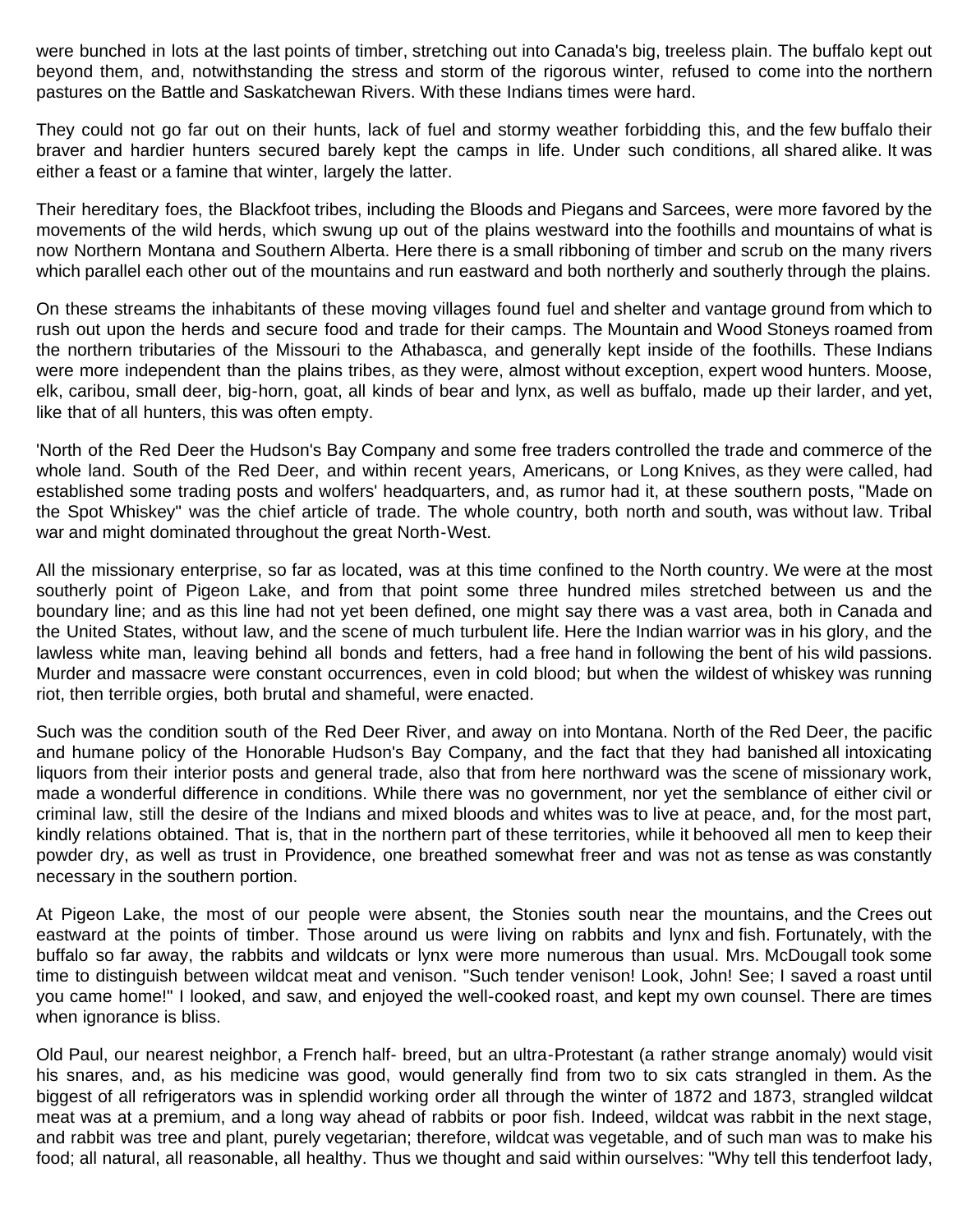'This is cat's meat,' and perplex and confuse her mind and stomach with all these metaphysical deductions, howsoever logical they might be?"

Sublime indeed was our isolation—sixty miles to Edmonton, and no trail, snow deep and winter stormy; and when at Edmonton you were nine hundred miles from the nearest post office, and about twelve hundred miles from the last railway station. Humanity was sparse and few in this large territory, and the wilderness primeval, huge in all directions. Cree and Stoney were the dominant languages used, and surely this was a most wonderful change for my Ontario girl. She and my two little daughters were often alone. My wandering, nomadic congregations were seldom at the mission, and we went to them more often than they came to us. We could move so much easier than a large camp of Indians. They had to follow the game, which was forever migrating. In such work, and with one hard trip to Edmonton and Victoria to attend district and missionary meetings, the winter of 1872 and 1873 quickly passed.

There was one very agreeable break in the loneliness of the winter, caused by a visit paid to us by father and mother and our Brother and Sister Hardisty. They travelled out by dog train, and their short sojourn was a delight to our little company. At that time Edmonton was the metropolis of the whole western country. It was only twelve hundred mile's from a railroad, and some thousand miles from a telegraph office, and there was no regular mail communication. Isolation profound was its condition, and yet, to us, in the greater wilderness, a visit from these leading citizens of this lone station was as a bright break of sunlight through the steady cloud of our loneliness.

At this time the Chairman and myself arranged to make a reconnaissance of the southwestern country as early in the spring as possible. For this purpose, we made an appointment to meet at about equal distance between Pigeon Lake and Edmonton. I was to select and furnish the guide, and my sister Nellie was to come out with father and make life less lonely at Pigeon Lake while we were away. To bring her in, I took with me my faithful Donald. I had been fortunate in securing a Mountain Stoney, a brother of Mark Ear, of whom I made mention in my former books. George Ear, like his noble brother, was a true man, and knew the country between the Saskatchewan and the 49th parallel like as a few men know their Bible. He could give you pass and ford, even as the others could chapter and verse. Wonderful brains these men have developed during the centuries for the taking and retaining of true pictures of the topography and geography of a country. They were also magnificently gifted with memory out of the long past, and, without pencil or diary, they never forgot.

Behold us, then, on the morning of one of the first days in April, 1873, bidding our adieus to the little company of loved ones and small gathering of our people, and, with pack and saddle horse, we were soon lost in the dense forest which fringes Pigeon Lake. Remember that the partings at this time were solemn. Before us were wild mountain rivers, unbridged and ferryless; wild beasts, grizzlies and mountain lions, mad wolves and madder buffalo. But, worst of all, tribal war was rampant, so that when you bade your friends goodbye, you looked into eyes more often dim than bright.

Thus, that day, we left our people. The snow had been deep; the swamps and little streams were now full, and our progress was slow. Splash, splash, plunge, plunge into water and ice and mud, and out into dense thickets, where, of recent years, only ourselves had taken time to cut out the trail. In the evening, punctual to the time appointed, we met father and Sister Nellie, and in exchange of news, and glad intercourse, we made camp and spent the night.

In the chill of the early spring morning, Nellie and her escort, Donald, started for the lonely station at Pigeon Lake, and we commenced our journey in what was, to both father and myself, after the first hundred and fifty miles, "the great unknown." We journeyed southward, along the pack trail leading to the Rocky Mountain House, as far as Weed Creek, and then across country to the Wolf Trail. In due time we had crossed the Battle and Blind Man's Rivers, and then we took the Big Red Deer. Ten years earlier father and myself had been on this same spot, and still, as far as humanity is concerned, there was no change. This great, good land was without inhabitants. The primitive condition was still in full sway, and in loneliness we rode on, speculating on the inevitable change that was coming. We knew it was coming. And now the mighty Rockies burst upon our view, and steadily towards them we persistently jogged. Jogged, I say, for on all these long journeys this was our step, from morning until night; neither a walk nor a canter, but a continuous, persistent jog forever; thus we made long distances. The hardy pioneer never thought of himself, but of his horse, and very soon he learned that the jog was the natural and most continuous step in long journeys.

After we crossed the Red Deer, we began to fall in with little bands of buffalo bulls, and often came upon single ancients, who stared at us and then lumbered away over the hills, ever and anon stopping to stand and stare us out